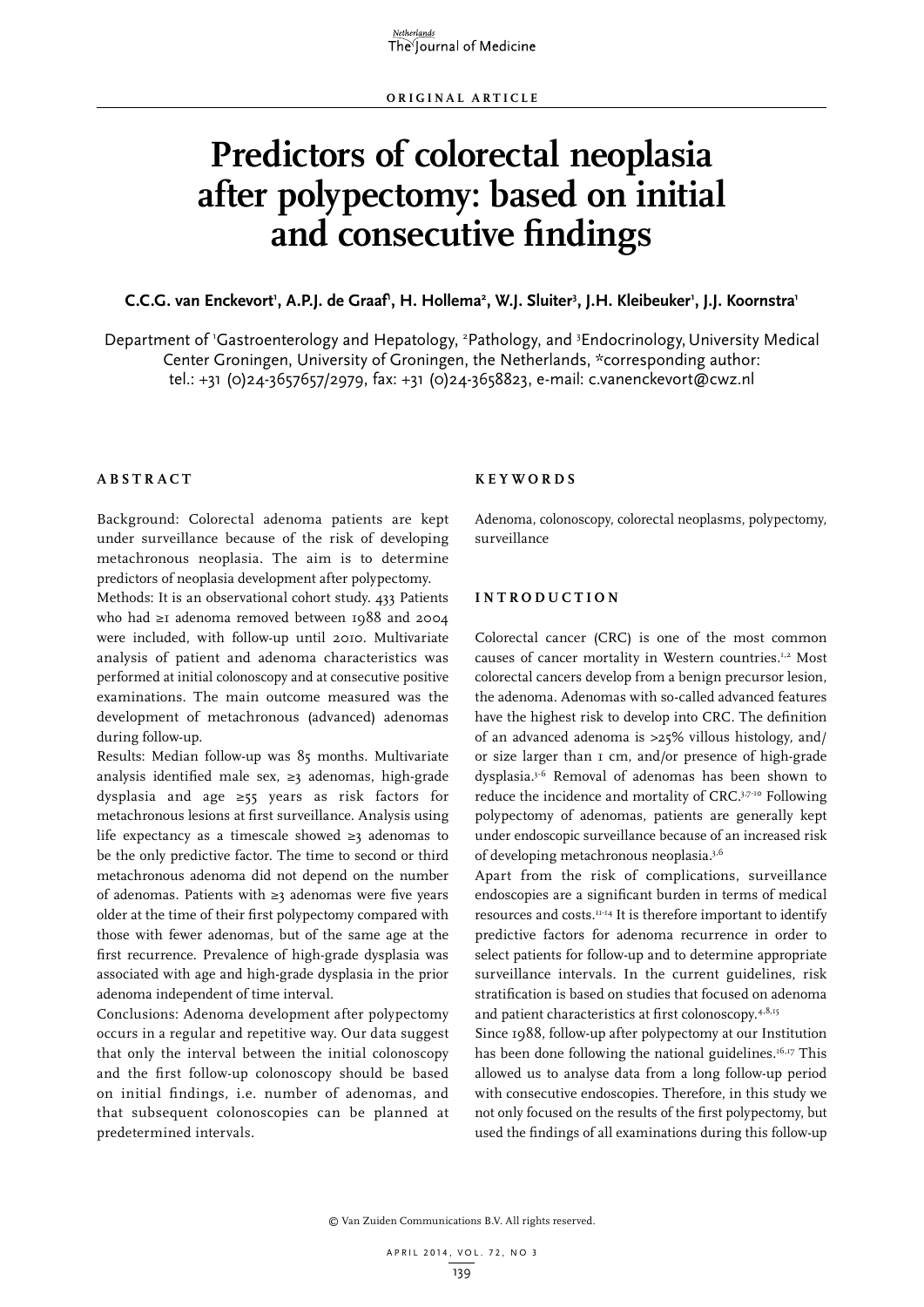period. The objective of this study was to determine predictive factors for the development of adenomas and advanced neoplasia after polypectomy. Based on the results, a proposal for appropriate surveillance intervals is formulated.

#### **M ATERIALS AND M ET H ODS**

#### **Patient selection**

A database search was performed in the Dutch Pathological Anatomic National Automatic Archive (PALGA) in order to retrieve records of patients who had undergone polypectomy of at least one colorectal adenoma at our institution between 1988 and 2004. Up to July 2010, data were retrospectively collected from the medical charts. Subjects were included if they were 18 years or older and had undergone polypectomy of at least one histologically proven adenoma during a complete colonoscopy. Patients were excluded if any of the following risk factors for CRC were present: a personal medical history of CRC, Lynch syndrome or other hereditary predisposition syndrome or inflammatory bowel disease. Also patients with a liver transplantation were excluded because of their increased risk of advanced lesions.18

During the study period the national guidelines underwent some modifications with respect to follow-up after polypectomy of adenomatous polyps. From 1988-1997, the national guidelines advised a yearly follow-up colonoscopy after polypectomy until a 'clean' colon. And then again after three years in case of multiple or after five years in case of a single adenoma.<sup>17</sup> In 1997 the colonoscopy after one year was no longer deemed necessary.4,19 In 2001, the guidelines were revised, recommending follow-up after six years in case of ≤2 adenomas, and after three years in case of ≤3 adenomas.<sup>16</sup>

A time interval of at least six months between examinations was used to define metachronicity of adenomas, which is consistent with similar studies.<sup>15,20,21</sup> For patients to be included in this study, data from at least one complete surveillance colonoscopy had to be available. As a rule all lesions had to be removed and histologically categorised. If patients had more than one lesion, they were categorised according to their most advanced lesion. Basically all polyps were sent for histology and we estimate that less than 10% were not. If no histology was obtained, polyps were not included in the analysis. Adenoma location was defined as proximal or distal, relative to the splenic flexure. Adenoma size was derived from the histopathological report. When the original histology reports were incomplete or described moderate-grade dysplasia, samples were revised by the pathologist (HH) and dysplasia was categorised as low-grade or high-grade according to current guidelines.<sup>22</sup>

#### **Statistical analysis**

Associations between patient and adenoma characteristics were analysed using the Chi-square test. Associations between these characteristics and life expectancy and age were tested by the Mann-Whitney U-test. Univariate and multivariate Cox regression analyses with patient and adenoma characteristics were performed using the interval between colonoscopies as a timescale to identify possible risk factors for the development of metachronous adenomas and carcinomas during follow-up. Risk factors that had a p-value <0.15 at univariate analysis were incorporated in a multivariate analysis using a stepwise backward procedure ending with p<0.05. End of follow-up was determined by the last complete colonoscopy or death. Risks were expressed using hazard ratios (HR) with their 95% confidence intervals (CI). A CI not including the value 1.0 and a p-value <0.05 indicated a significant association. Data were analysed with SPSS software version 17.0.

Due to the association between rate of adenoma recurrence with sex and age, and because of differences in sex and age among the various subgroups of patients, the analyses were repeated by log-rank test using an age-related timescale.23,24 Risks were expressed using odds ratios (OR) with their 95% CI. In order to adjust for sex, age and birth cohort, the median life expectancy – projected on a negative x-axis – was chosen as a timescale. Median life expectancy at the first examination was derived from the sex-specific annual reports of mortality in the general Dutch population provided by the Central Bureau of Statistics (CBS).<sup>25</sup> These mortality data were also used to calculate the standardised mortality rate (SMR) of the patients as the ratio between observed and expected deaths. Differences in ranges of age at death were studied by means of the F-test. Left censoring of data was involved in the analysis of life expectancy. However, since the application to perform this calculation is not provided by commonly available software, the calculations were performed using Excel software (version 2007).

# **RES U LTS**

#### **Patient and baseline adenoma characteristics**

In total, 488 patients were identified. Of these, 55 were excluded because one or more previously identified risk factors for CRC were present, or because of incomplete data. The final analysis therefore included 433 patients (mean age 55, range 24-82, 41% males). Twenty-nine patients had an adenoma in their history and their follow-up for this study started when their first metachronous lesion was removed. A total of 404 patients had their first adenoma diagnosis during the study period. In total, 239 adenomas were revised by our pathologist to meet current guidelines. Our patient group had an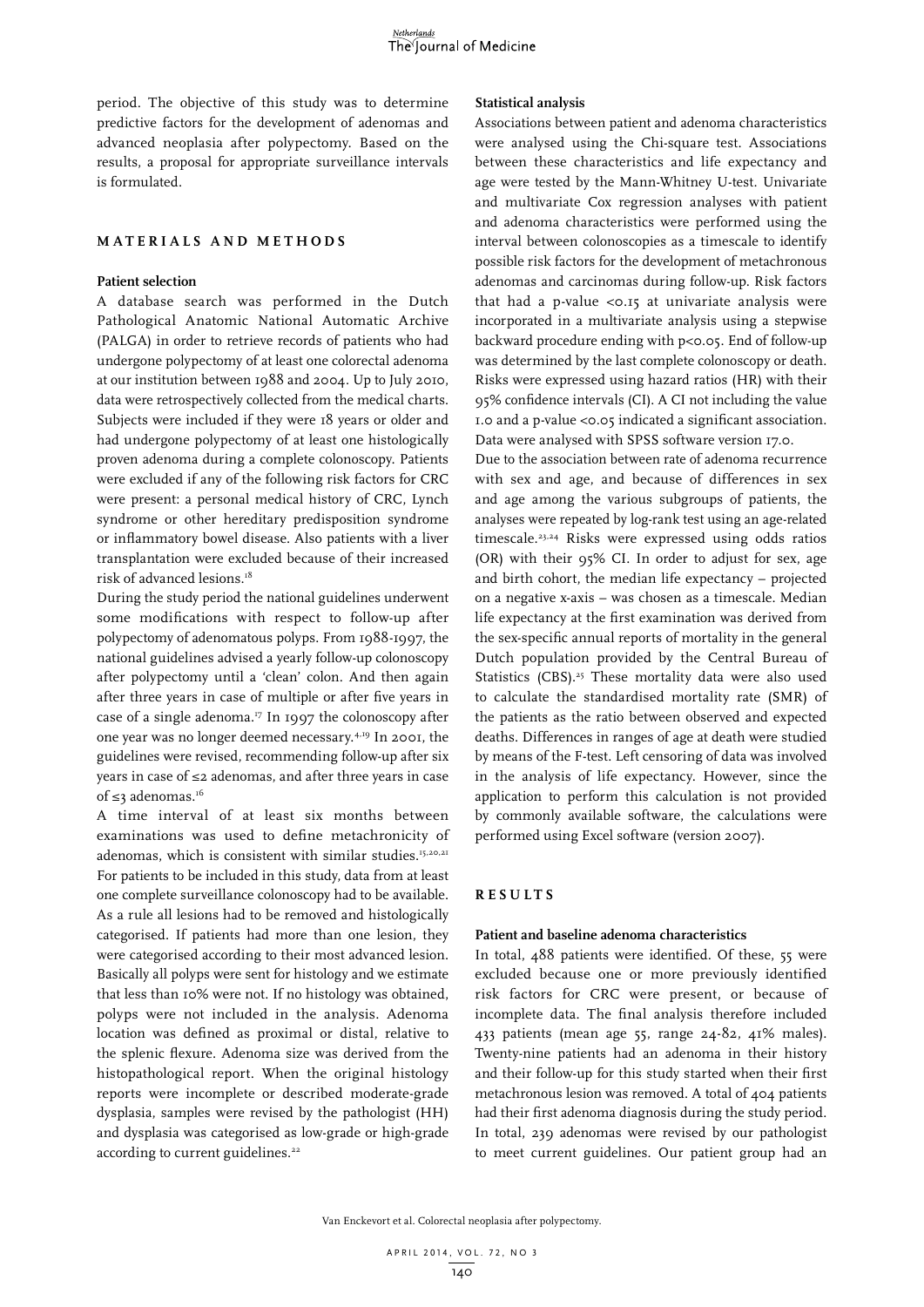estimated SMR of 1.10 (95% CI 0.74-1.42, p=0.637). All causes of death during follow-up were known and were not related to colorectal cancer.

Adenoma characteristics at baseline are summarised in *table 1*. Baseline colonoscopy revealed ≥3 adenomas in 67 cases (16%). An advanced adenoma was found in 251 cases (58%).

## **Associations between patient and adenoma characteristics at baseline**

Male sex in the 404 newly diagnosed patients was associated with having ≥3 adenomas (p=0.04). Having ≥3 adenomas was also associated with high-grade dysplasia ( $p=0.003$ ), size ≥1 cm ( $p=0.001$ ) and proximal location (p<0.001). High-grade dysplasia was associated with size ≥1 cm (p<0.001) and villous features (p<0.001). The median life expectancy at the time of diagnosis was lower in cases with ≥3 adenomas than in those cases with fewer adenomas (24.9 vs 30.0 years respectively, p <0.001).

#### **Follow-up**

The median follow-up period was 85 months (range 9-260). The median number of colonoscopies that had been performed during follow-up was 2 (mean 2.3, range 1-7). During follow-up, 219 out of the 433 patients (51%) developed at least one adenoma. Characteristics of these metachronous findings are depicted in *table 1*. Compared with baseline adenomas, incident adenomas were more often smaller than 1 cm, generally showed tubular growth, and more often low-grade dysplasia.

The occurrence of these metachronous findings during follow-up in the 404 newly diagnosed patients from diagnosis until observed mortality is shown in *figure 1*. During patients' lifetime, new adenomas occurred after an interval of about 6-8 years.

During follow-up, 86 patients (20%) were diagnosed with an advanced adenoma and two patients (0.7%) with CRC. In the first patient who developed CRC (male, 59 years at the time of diagnosis of first adenoma), one small tubular adenoma was found at initial colonoscopy. A colonoscopy after two years because of symptoms proved normal, whereas five years later CRC was detected at the third colonoscopy. The second patient (female, 51 years at diagnosis of first adenoma) initially had one advanced adenoma (larger than 1 cm, high-grade dysplasia with tubulovillous features, distally located). After five years she had a second colonoscopy which proved to be negative. Her third colonoscopy took place after ten years and demonstrated one small villous adenoma with low-grade dysplasia. CRC was diagnosed at the fourth colonoscopy, 15 years after the initial colonoscopy. Neither of these two tumours were tested for microsatellite instability of tumour DNA or the immunohistochemical expression of mismatch repair genes.

**Risk factors for metachronous adenoma at first surveillance** Univariate analysis revealed male sex (p=0.001), age  $\geq 55$ years ( $p=0.004$ ), ≥3 adenomas at colonoscopy ( $p=0.001$ ), proximal location (p=0.01) and high-grade dysplasia (p=0.03) to be risk factors for first metachronous adenoma.

| Table I. Adenoma characteristics: findings at baseline<br>and follow-up colonoscopies |                                                                |                                                            |  |  |
|---------------------------------------------------------------------------------------|----------------------------------------------------------------|------------------------------------------------------------|--|--|
|                                                                                       | Initial colonoscopy<br>$(n = 433)$                             | Adenoma<br>recurrence $(n = 219)$                          |  |  |
| Number of<br>adenomas                                                                 |                                                                |                                                            |  |  |
| One<br>Multiple<br><3 adenomas<br>>3 adenomas                                         | 284 (65.6%)<br>149 (34.4%)<br>366 (84%)<br>67 (16%)            | 147 (67.1%)<br>72 (32.9%)<br>186 (85%)<br>33 (15%)         |  |  |
| Histology<br>Tubular<br>Tubulovillous<br>Villous<br>Serrated<br>Unknown               | 234 (54%)<br>149 (34.4%)<br>37(8.5%)<br>7(1.6%)<br>6 $(I.4\%)$ | 157 (71.6%)<br>49 (22.4%)<br>5(2.3%)<br>4(1.8%)<br>2(0.9%) |  |  |
| <b>Size</b><br>$<$ I C $m$<br>$>$ T C m<br>Unknown                                    | 257 (59.4%)<br>160 (37%)<br>16(3.6%)                           | 193 (88.1%)<br>21 (9.6%)<br>5(2.3%)                        |  |  |
| Degree of dysplasia<br>Low-grade<br>High-grade<br>Unknown<br>Carcinoma                | 273 (63%)<br>156 (36%)<br>4(0.9%)                              | 185 (84.5%)<br>3I(14.2%)<br>1(0.5%)<br>2(0.7%)             |  |  |
| Location<br>Proximal<br>Distal<br>Unknown                                             | 136 (31.4%)<br>284 (65.6%)<br>13 (3%)                          | 113 (51.6%)<br>96 (42.9%)<br>10 (4.6%)                     |  |  |

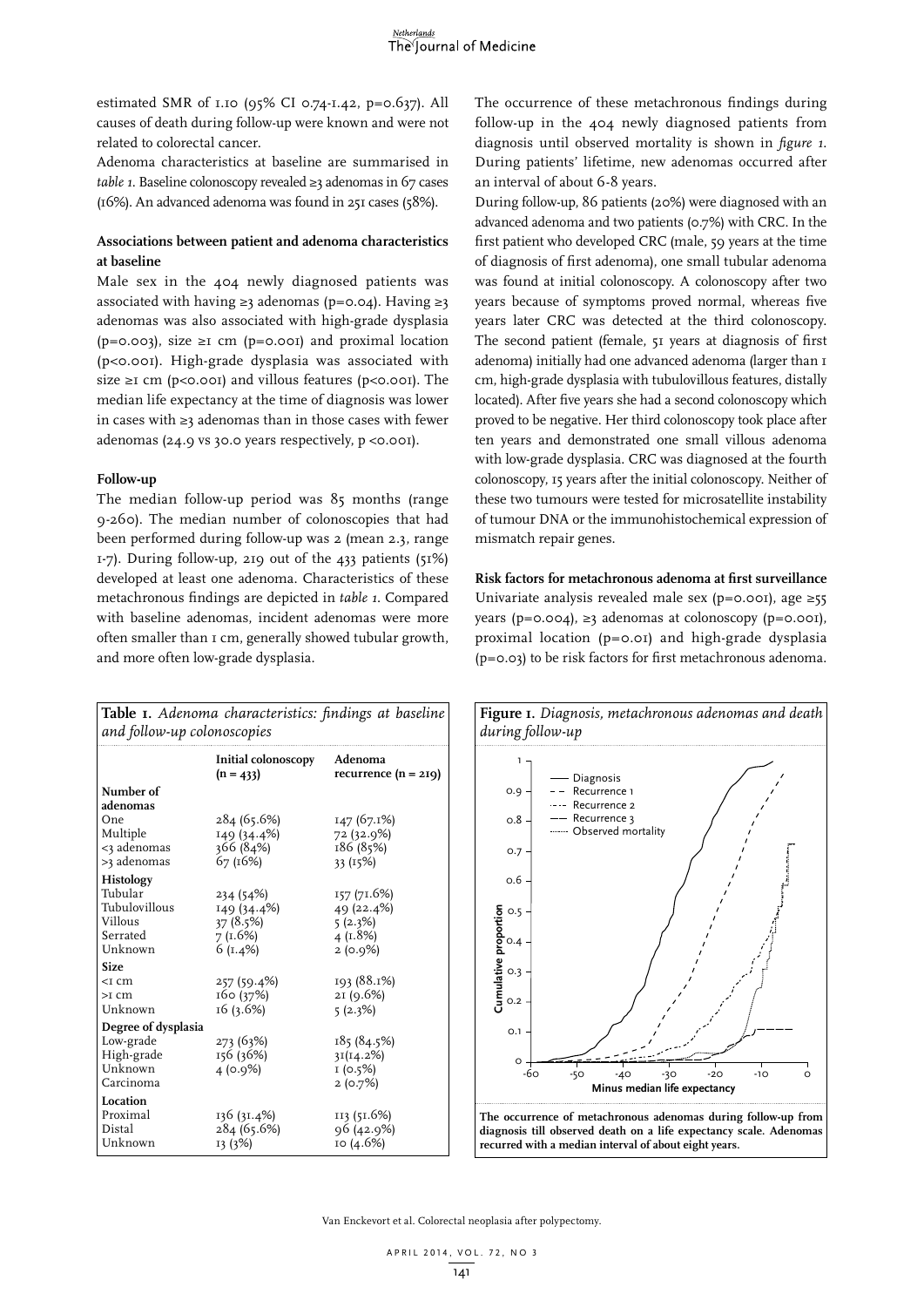Multivariate analysis showed male sex (HR=1.59; 95% CI 1.18-2.13; p=0.003), ≥3 adenomas (HR=1.92; 95% CI 1.34-2.77; p<0.001) and age (HR=1.04, 95% CI 1.02-1.05, p<0.001) to be independent risk factors. A Kaplan-Meier plot stratified for number of lesions, unadjusted for age or sex, is shown in *figure 2.* A 30% cumulative proportion was found after 2.5 years in patients with ≥3 adenomas, and after five years in patients with 1-2 adenomas.

As sex and age were strongly associated with the number of adenomas found at colonoscopy, the analysis was repeated using life expectancy as a timescale. In a multivariate analysis, the only independent risk factor for first adenoma recurrence was having more than two adenomas (OR=1.88; 95% CI 1.35-2.63; p<0.001). The difference in age at diagnosis disappeared at first recurrence (*figure 3*) when stratified for this predicting factor. Thus, having more than two adenomas was associated with a shorter interval to the first recurrence, as shown in *figure 2.*

# **Risk factors for metachronous adenoma at second and third surveillance**

Follow-up after adenoma development of adenomas at first surveillance was available in 147 patients, 40 of whom could be studied after development of their second adenoma. When analysed by using either adenoma interval or life expectancy as a timescale, sex, age at, and characteristics of first or second recurrent disease were not found to be risk factors for the incidence of second and third metachronous adenomas. Again, cumulative







proportions of 30% were reached after about five years, and 50% after about eight years.

## **Prevalence of adenoma with high-grade dysplasia**

Multivariate Cox regression analysis identified age (HR=1.05; 95% CI 1.03-1.07; p<0.001) and high-grade dysplasia in the preceding adenoma (HR=1.73; 95% CI 1.13-2.64; p=0.012) as independent risk factors for the development of adenomas with high-grade dysplasia after combining all of the time intervals between positive colonoscopies. Analysis using life expectancy as a timescale, stratified for rank number of recurrence, confirmed that high-grade dysplasia was an independent predictor of the development of recurrent high-grade dysplasia (OR=1.81; 95% CI 1.20-2.72; p=0.004). When stratifying for high- and low-grade dysplasia in all consecutive adenomas and their metachronous lesions, the prevalence of adenomas with high-grade dysplasia proved to be independent of the length of the interval between colonoscopies.

#### **Overall natural course of colorectal adenomas**

All data were used to graphically depict the course of the incidence of colorectal adenomas, both in total and of those with high-grade dysplasia (*figure 4*). A patient was estimated to experience 3.6 positive colonoscopies on average, baseline colonoscopy included. Of the 3.6 positive colonoscopies, 1.9 concerned adenomas with high-grade dysplasia.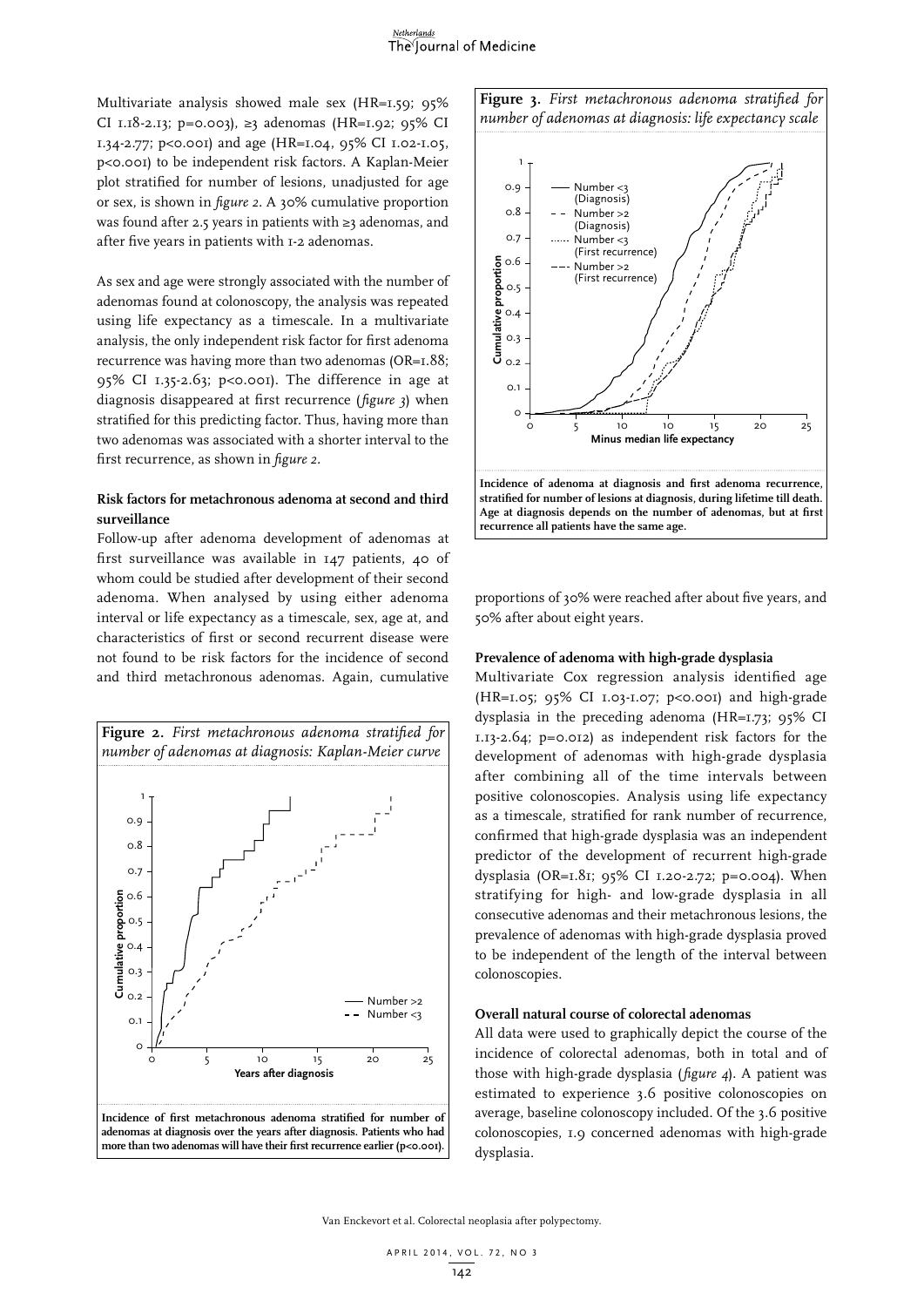#### Netherlands The Journal of Medicine





## **DIS C U SSION**

Numerous studies on the risk of development of metachronous colorectal adenomas have been published so far.4,6,15,20,26-30 However, our study is quite different from previous studies due to a median follow-up of 85 months and in a great majority of patients the follow-up intervals were determined according to the national guidelines. This follow-up is longer than in most other studies with follow-up periods ranging from  $18-47$  months.<sup>15,26,27</sup> The long follow-up allowed us to analyse not only the influence of potential risk factors on first surveillance, but also on second and third metachronous adenoma.

The advantage of using life expectancy as a timescale in the analyses is that it allows for proper adjustment for differences in sex, age and birth cohort at the start of follow-up among the patients. This enables a comparison of the incidence of events at the same phase of life, and makes graphical depiction of the natural course of the disease possible. As a result, the estimate can be made that on average an adenoma patient will be confronted with more than three positive colonoscopies during his or her lifetime, of which nearly two will show adenomas with high-grade dysplasia.

Our analysis showed that after polypectomy for adenomatous polyps, adenomas developed in more than 50% of the patients. In 20% of patients, advanced neoplasia was found during a median follow-up of seven years. This high frequency of metachronous adenomas is in

accordance with findings of other studies.<sup>6,20,31</sup> Only two of our patients (0.7%) developed a carcinoma, which is comparable with other results.15

Multivariate analysis in our patient group showed male sex, three or more adenomas and high-grade dysplasia to be significant risk factors for any metachronous adenomas. Older age and high-grade dysplasia were identified as risk factors for development of high-grade dysplasia neoplasia. When these factors were analysed using life expectancy as a timescale, only the presence of three or more adenomas proved to be an independent predictor of adenoma development. No additional risk factor was found for any further new lesions. This method of analysis demonstrated that high-grade dysplasia in a preceding adenoma formed a risk for a next advanced neoplastic lesion. Other studies have also identified these risk factors.<sup>4,6,15,20,26-30</sup> Number, size, proximal location, tubulovillous features and age have all been identified as predictors of metachronous adenomas.4,26-29,32 A pooled multivariate analysis and a more recent systematic literature review found older age, male sex, number, size and proximal location to be associated with metachronous (advanced) neoplasia.<sup>15,33</sup> In a recent Dutch study, data of 2990 patients who underwent surveillance colonoscopies in ten hospitals were analysed. They found these same risk factors, but also that adenomas with more than 75% villous histology, size >1 cm and proximal location predicted recurrence of high-risk adenoma.34 In contrast to our study, high-grade dysplasia was not identified as a risk factor for first recurrence.

The studies mentioned above provided the basis for practical recommendations on surveillance. The Dutch study forms the basis of a scoring table in the newest Dutch guidelines just published.34,35 But they are all mainly based on baseline characteristics and not on further findings during longer follow-up. International guidelines are summarised in *table 2a* and the recently published Dutch guidelines are added in *table 2b*. 5,16,35-38

Our analysis on second and third adenoma development revealed no risk factors at all. The fact that three or more adenomas found at baseline colonoscopy was associated with a shorter interval to the first recurrence, but not to any further metachronous adenomas, is worth noting. Apparently, patients who present later for their first examination are at older age and more often men, and have more adenomas with a higher prevalence of high-grade dysplasia. It appears that patients with more than two adenomas have their first adenoma develop earlier (30% after 2.5 years) compared with the rest of the study group (30% after five years), and that the metachronous adenomas more often contain high-grade dysplasia. However, at the time of finding the first metachronous adenoma, the age difference has disappeared. Interestingly, from that moment on recurrence intervals are about the same regardless of any risk factors. Hence, our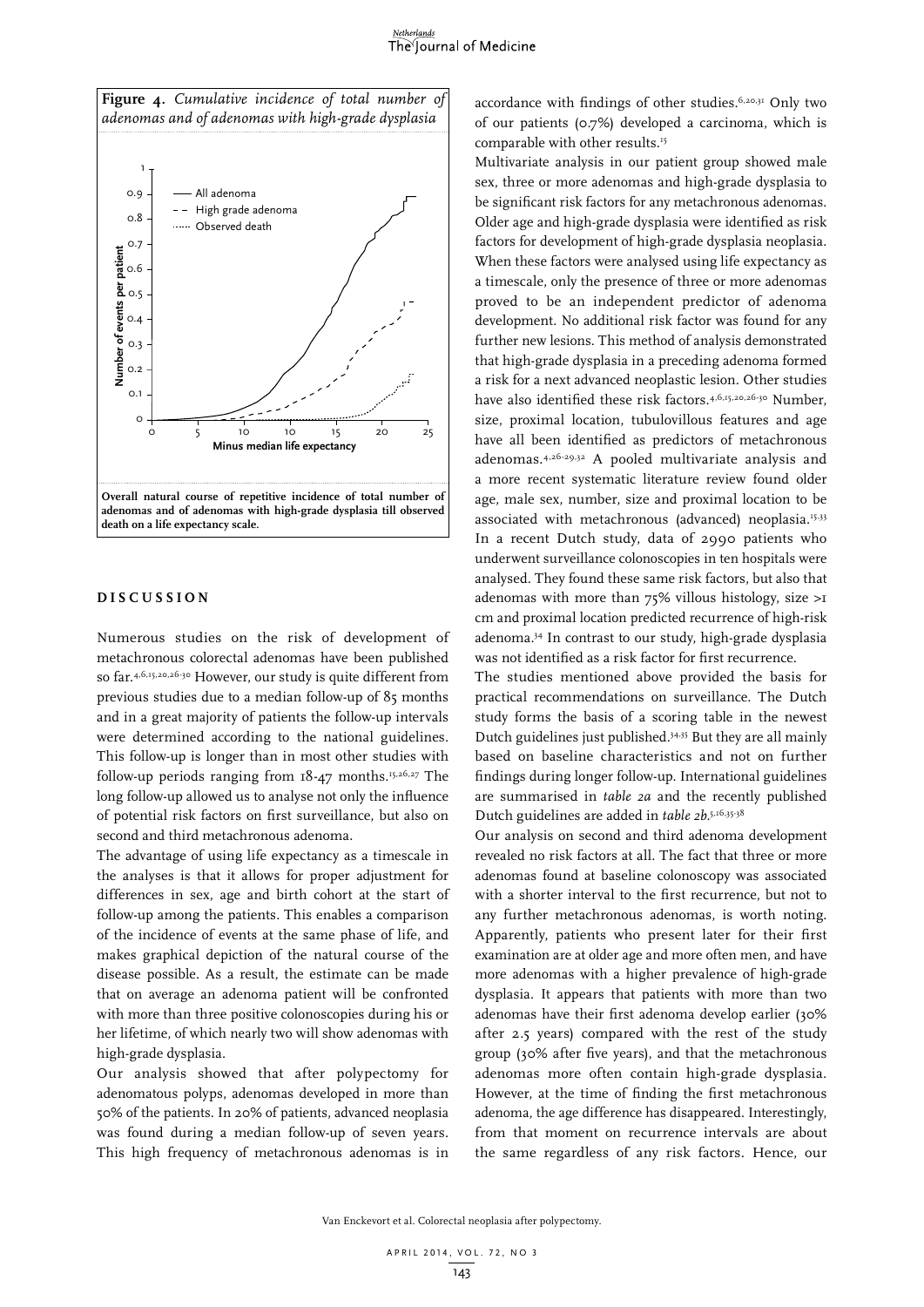**Table 2a.** *Overview of guidelines for surveillance after polypectomy*

| Guidelines<br>(ref)       | Criteria: if                                                                  | Interval<br>recommended |
|---------------------------|-------------------------------------------------------------------------------|-------------------------|
| American <sup>37,38</sup> | <3 adenomas and tubular and<br>LGD and <tcm< td=""><td>5-IO years</td></tcm<> | 5-IO years              |
|                           | 3-10 adenomas or any advanced<br>feature                                      | 3 years                 |
| European <sup>5</sup>     | <3 and <1 cm and tubular and<br>LGD and no family history <sup>1</sup>        | 5 years                 |
|                           | All other                                                                     | 3 years                 |
| German <sup>5</sup>       | Tubular and <i and="" cm="" family<br="" no="">history</i>                    | IO years                |
|                           | All other                                                                     | 3 years                 |
| U <sup>K5,36</sup>        | <3 adenomas and <1 cm                                                         | 5 years                 |
|                           | $3-4$ adenomas or $>1$ cm                                                     | 3 years                 |
|                           | All other                                                                     | I years                 |
| Dutch 2002 <sup>16</sup>  | <3 adenomas                                                                   | 6 years                 |
|                           | >2 adenomas                                                                   | 3 years                 |
| cancer.                   | LGD= low-grade dysplasia; 'no first-degree relatives with colorectal          |                         |

| Table 2b. Dutch guideline for surveillance after<br>polypectomy 2013 |                 |                      |  |  |  |  |  |
|----------------------------------------------------------------------|-----------------|----------------------|--|--|--|--|--|
| Adenoma characteristics                                              | Value           | <b>Score</b>         |  |  |  |  |  |
| Number of adenomas                                                   | $O-I$           | O                    |  |  |  |  |  |
|                                                                      | $2 - 4 > 5$     | T                    |  |  |  |  |  |
|                                                                      |                 | 2                    |  |  |  |  |  |
| At least 1 adenoma >1 cm                                             | N <sub>0</sub>  | ∩                    |  |  |  |  |  |
|                                                                      | Yes             | T                    |  |  |  |  |  |
| At least 1 villous adenoma                                           | Nο              | ∩                    |  |  |  |  |  |
| (>75% villous features)                                              | Yes             | T                    |  |  |  |  |  |
| At least I proximal adenoma                                          | No              | O                    |  |  |  |  |  |
|                                                                      | Yes             | T                    |  |  |  |  |  |
| Total score at index colonoscopy                                     |                 | Interval recommended |  |  |  |  |  |
| $\circ$                                                              | No surveillance |                      |  |  |  |  |  |
| $T-2$                                                                | 5 years         |                      |  |  |  |  |  |
| $3 - 5$                                                              | 3 years         |                      |  |  |  |  |  |
| Total score at surveillance colonoscopy                              |                 |                      |  |  |  |  |  |
| $\circ$                                                              | 5 years         |                      |  |  |  |  |  |
| $I-2$                                                                | 5 years         |                      |  |  |  |  |  |
| $3 - 5$                                                              | 3 years         |                      |  |  |  |  |  |

study shows that the period to second metachronous adenoma development no longer depends on the number of adenomas at subsequent investigations. When patients were stratified for high- and low-grade dysplasia, a significant relation was found between high-grade dysplasia at a preceding positive examination and high-grade dysplastic lesions during further follow-up, but again, this did not depend on the interval between colonoscopies.

A few studies have been published in which risk of metachronous adenoma was assessed by including the findings of follow-up colonoscopies.39-41 They divided

patients into groups with low- and high-risk findings. Extending surveillance intervals for low-risk groups may be considered.39,40

One of the limitations of our study is that no information was available on the precise conditions under which the colonoscopies were performed apart from documented caecal intubation. Factors such as withdrawal time and cleanliness of the colon**,** which are known to influence the detection rate of neoplastic lesions, had not been systematically recorded.42,43 During our study, the bowel preparation protocol was not changed over time and cleanliness of the colon was overall good, as was shown in two studies in our centre.44,45

Another limitation is that no data were available on patients' family histories and that a small number of follow-up endoscopies were performed for diagnostic purposes. Finally, the graphs and recommendations from this study in the Dutch population may possibly not be extrapolated to other populations.

In summary, our study shows that the number of adenomas at baseline colonoscopy is the primary determinant and independent risk factor for early metachronous adenoma development. The number of adenomas was associated with high-grade dysplasia, proximal location and male sex. However, all these characteristics were significantly associated with advanced age at presentation. Therefore, our statistical analysis was properly adjusted for age, sex and birth cohort by using life expectancy as a timescale. Our long follow-up period and the subsequent results of several consecutive examinations gave us the opportunity to analyse the time elapsed between the development of adenomas. Our graphs could be used to abstract the interval time in future follow-up guidelines. When, for example, an adenoma recurrence proportion of 30% is accepted, an interval of approximately 2.5 years could be implemented when more than two adenomas were found at the first positive colonoscopy. For the second surveillance endoscopy, however, a time interval of five years would be appropriate for all patients, irrespective of the initial number of adenomas. Only the prevalence of advanced neoplasia will be higher in patients with preceding high-grade dysplasia and does not depend on the interval. To conclude, we believe our results, which are based on a long follow-up period and consecutive findings, will be useful when updating guidelines.

#### **REFEREN C ES**

- 1. Ferlay J, Autier P, Boniol M, Heanue M, Colombet M, Boyle P. Estimates of the cancer incidence and mortality in Europe 2006. Ann Oncol. 2007;18:581-92.
- 2. Jemal A, Siegel R, Ward E, Murray T, Xu J, Thun MJ. Cancer statistics 2007. Cancer J Clin. 2007;57:43-66.